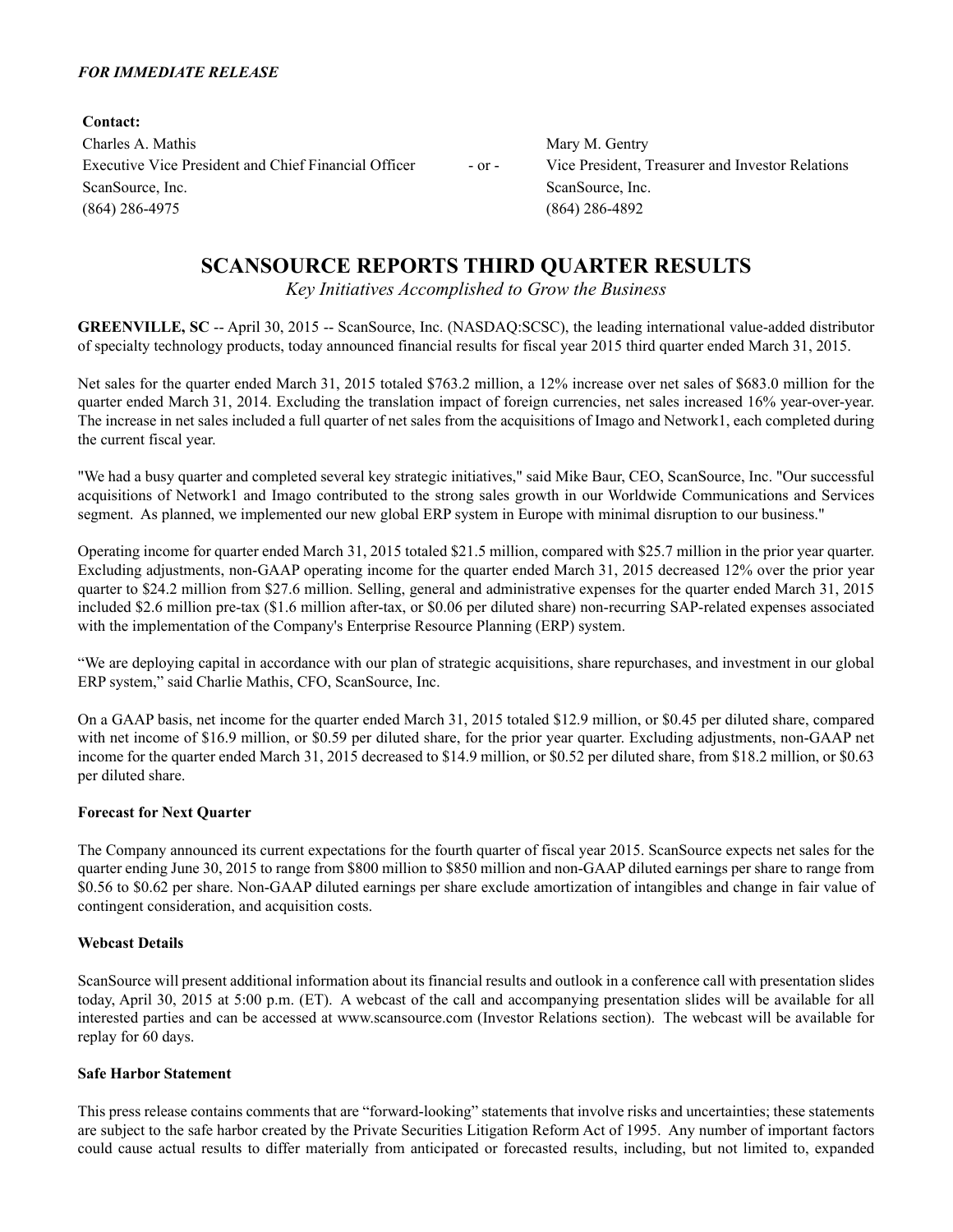### **ScanSource Reports Third Quarter Results**

international operations that expose the Company to greater risks than its operations in domestic markets; risks in connection with our growth which includes strategic acquisitions; costs and delays in connection with the Company's new ERP system; the ability to forecast volatility in earnings resulting from the quarterly revaluation of the Company's earnout obligations; risks associated with consolidation of the Company's vendors; risks in connection with compliance with laws and regulations governing the Company's international business; macroeconomic circumstances that could impact the business, such as currency fluctuations, credit market conditions, and an economic downturn; the timing and amount of any share repurchases; the exercise of discretion by the Company to make any repurchase or continue the share repurchase authorization; and changes to the source of funds for any repurchases. For more information concerning factors that could cause actual results to differ from anticipated results, see the Company's annual report on Form 10-K for the year ended June 30, 2014, filed with the Securities and Exchange Commission. Except as may be required by law, the Company expressly disclaims any obligation to update these forward-looking statements to reflect events or circumstances after the date of this press release or to reflect the occurrence of unanticipated events.

### **Non-GAAP Financial Information**

In addition to disclosing results that are determined in accordance with United States Generally Accepted Accounting Principles ("GAAP"), the Company also discloses certain non-GAAPfinancial measures, which are summarized below. Non-GAAPfinancial measures are used to better understand and evaluate performance, including comparisons from period to period. The Company completed acquisitions on September 19, 2014 and January 13, 2015, which were both structured with earnout payments. Given the size of the acquisitions and potential variability of fair value adjustments on operating results, non-GAAP results exclude amortization of intangible assets related to acquisitions and change in fair value of contingent consideration.

*Net sales excluding the translation impact of foreign currencies*: The Company discusses the percentage change in net sales excluding the translation impact from changes in foreign currency exchange rates between reporting periods. This measure enhances comparability between periods to help analyze underlying trends.

*Non-GAAP operating income, non-GAAP net income and non-GAAP EPS:* To evaluate current period performance on a clearer and more consistent basis with prior periods, the Company discloses non-GAAP operating income, non-GAAP net income and non-GAAP diluted earnings per share. Non-GAAP results exclude amortization of intangible assets related to acquisitions, change in the fair value of contingent consideration, and acquisition costs. Non-GAAP operating income, non-GAAP net income, and non-GAAPEPS measures are useful in better assessing and understanding the Company's operating performance, especially when comparing results with previous periods or forecasting performance for future periods.

*Return on invested capital ("ROIC"):* Management uses ROIC as a performance measurement to assess efficiency in allocating capital under the Company's control to generate returns. Management believes this metric balances the Company's operating results with asset and liability management, is not impacted by capitalization decisions and is considered to have a strong correlation with shareholder value creation. In addition, it is easily computed, communicated and understood. ROIC also provides management a measure of the Company's profitability on a basis more comparable to historical or future periods.

ROIC assists management in comparing the Company's performance over various reporting periods on a consistent basis because it removes from operating results the impact of items that do not reflect core operating performance. Adjusted earnings before interest expense, income taxes, depreciation and amortization ("EBITDA") excludes the change in fair value of contingent consideration, in addition to other non-GAAP adjustments. Management believes the calculation of ROIC provides useful information to investors and is an additional relevant comparison of the Company's performance during the year. In addition, the Company's Board of Directors uses ROIC in evaluating business and management performance. Certain management incentive compensation targets are set and measured relative to ROIC.

These non-GAAPfinancial measures have limitations as analytical tools, and the non-GAAPfinancial measures that the Company reports may not be comparable to similarly titled amounts reported by other companies. Analysis of results and outlook on a non-GAAPbasis should be considered in addition to, and not in substitution for or as superior to, measurements of financial performance prepared in accordance with GAAP. A reconciliation of the Company's non-GAAPfinancial information to GAAPis set forth in the following Supplementary Information tables.

#### **About ScanSource, Inc.**

ScanSource, Inc. (NASDAQ: SCSC) is the leading international distributor of specialty technology products, focusing on pointof-sale (POS) and barcode, communications and physical security solutions. ScanSource's teams provide value-added services and operate from two technology segments, Worldwide Barcode & Security and Worldwide Communications & Services. ScanSource is committed to helping its reseller customers choose, configure and deliver the industry's best products across almost every vertical market in North America, Latin America and Europe. Founded in 1992, the Company ranks #751 on the Fortune 1000. For more information, visit www.scansource.com.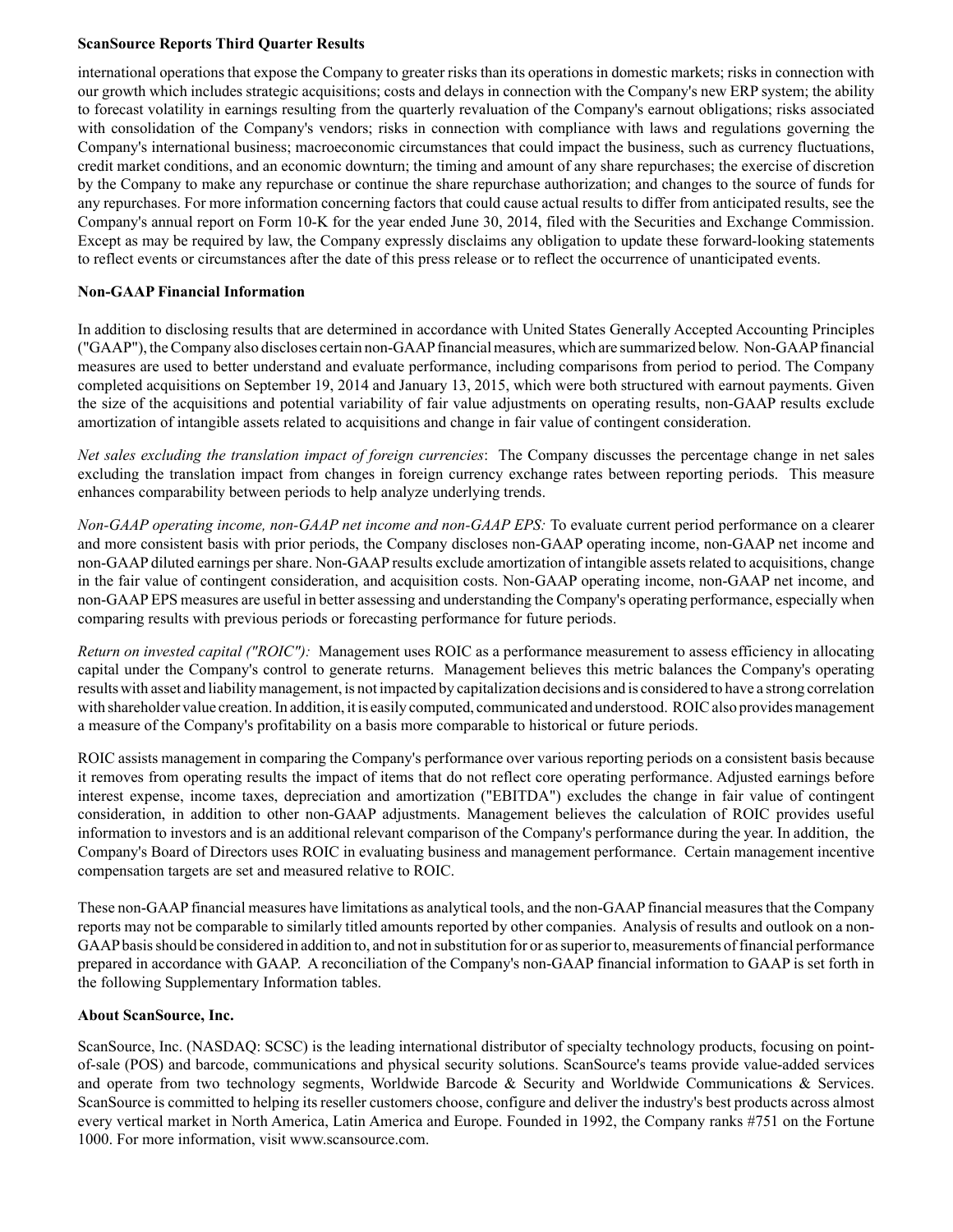### **ScanSource Reports Third Quarter Results**

## **ScanSource, Inc. and Subsidiaries Condensed Consolidated Balance Sheets (Unaudited) (in thousands)**

|                                                                                                    | March 31, 2015  |              | June 30, 2014*           |           |
|----------------------------------------------------------------------------------------------------|-----------------|--------------|--------------------------|-----------|
| Assets                                                                                             |                 |              |                          |           |
| Current assets:                                                                                    |                 |              |                          |           |
| Cash and cash equivalents                                                                          | \$              | 93,578       | $\mathcal{S}$            | 194,851   |
| Accounts receivable, less allowance of \$30,859 at March 31, 2015<br>and \$26,257 at June 30, 2014 |                 | 487,148      |                          | 464,405   |
| Inventories                                                                                        |                 | 485,603      |                          | 504,758   |
| Prepaid expenses and other current assets                                                          |                 | 47,145       |                          | 33,558    |
| Deferred income taxes                                                                              |                 | 20,879       |                          | 18,109    |
| Total current assets                                                                               |                 | 1,134,353    |                          | 1,215,681 |
| Property and equipment, net                                                                        |                 | 47,401       |                          | 31,823    |
| Goodwill                                                                                           |                 | 64,848       |                          | 32,342    |
| Other non-current assets, including net identifiable intangible assets                             |                 | 100,317      |                          | 55,278    |
| <b>Total assets</b>                                                                                | $\overline{\$}$ | 1,346,919 \$ |                          | 1,335,124 |
| <b>Liabilities and Shareholders' Equity</b>                                                        |                 |              |                          |           |
| Current liabilities:                                                                               |                 |              |                          |           |
| Current debt                                                                                       | \$              | 5,171        | $\mathcal{S}$            |           |
| Accounts payable                                                                                   |                 | 392,396      |                          | 421,721   |
| Accrued expenses and other current liabilities                                                     |                 | 71,132       |                          | 63,574    |
| Current portion of contingent consideration                                                        |                 | 9,955        |                          | 5,851     |
| Income taxes payable                                                                               |                 | 2,328        |                          | 8,685     |
| <b>Total current liabilities</b>                                                                   |                 | 480,982      |                          | 499,831   |
| Deferred income taxes                                                                              |                 | 3,636        |                          | 185       |
| Long-term debt                                                                                     |                 | 6,696        |                          | 5,429     |
| Long-term portion of contingent consideration                                                      |                 | 21,403       |                          | 5,256     |
| Other long-term liabilities                                                                        |                 | 35,151       |                          | 21,780    |
| <b>Total liabilities</b>                                                                           |                 | 547,868      |                          | 532,481   |
| Shareholders' equity:                                                                              |                 |              |                          |           |
| Common stock                                                                                       |                 | 171,084      |                          | 168,447   |
| Retained earnings                                                                                  |                 | 699,868      |                          | 650,896   |
| Accumulated other comprehensive income (loss)                                                      |                 | (71, 901)    |                          | (16,700)  |
| Total shareholders' equity                                                                         |                 | 799,051      |                          | 802,643   |
| Total liabilities and shareholders' equity                                                         | \$              | 1,346,919    | $\overline{\mathcal{S}}$ | 1,335,124 |

\* Derived from audited financial statements.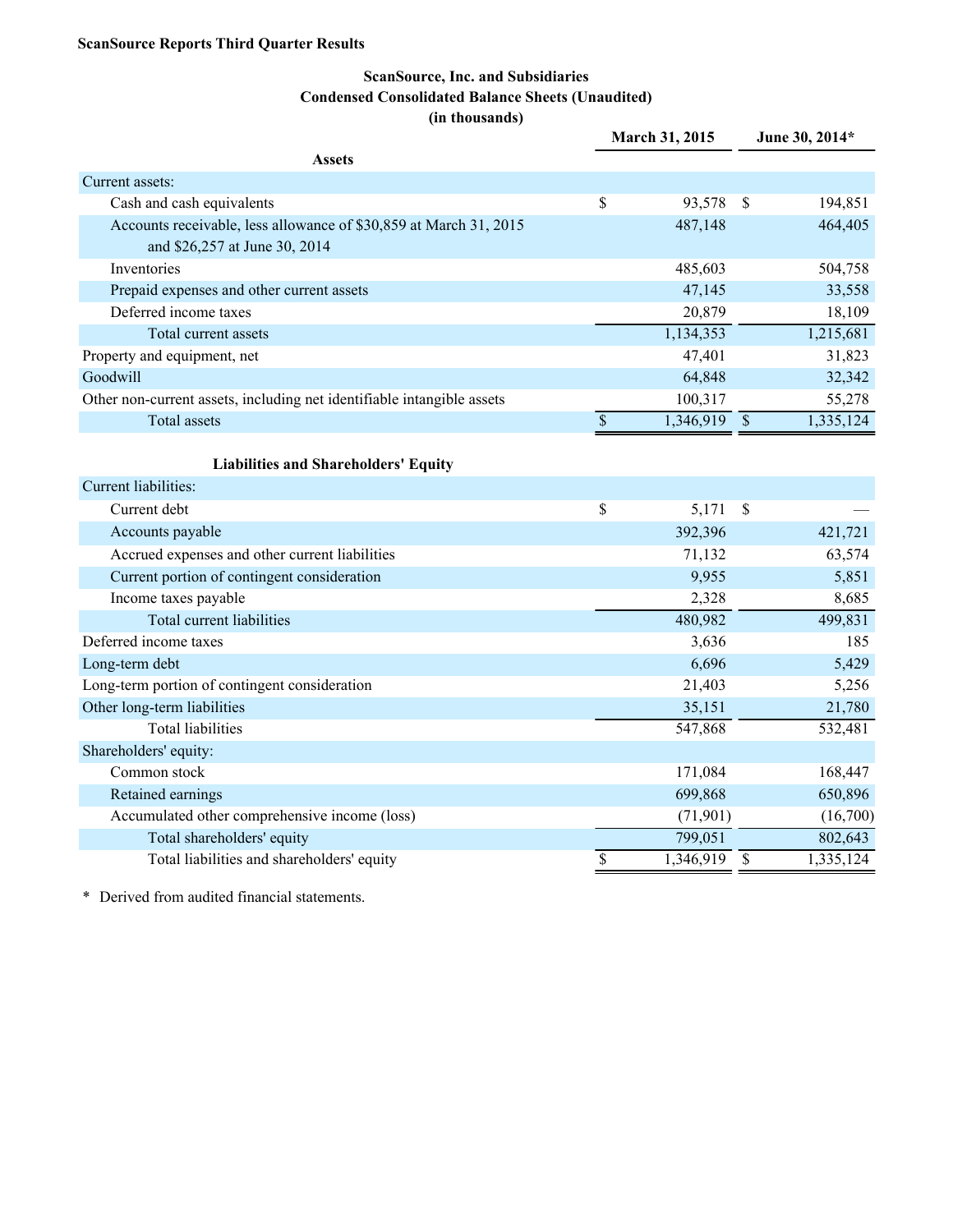### **ScanSource Reports Third Quarter Results**

## **ScanSource, Inc. and Subsidiaries Condensed Consolidated Income Statements (Unaudited) (in thousands, except per share data)**

|                                                  | Quarter ended<br>March 31, |         |                           |         | Nine months ended<br>March 31, |           |              |           |
|--------------------------------------------------|----------------------------|---------|---------------------------|---------|--------------------------------|-----------|--------------|-----------|
|                                                  |                            | 2015    |                           | 2014    |                                | 2015      |              | 2014      |
| Net sales                                        | $\mathbf{\$}$              | 763,203 | $\mathbb{S}$              | 682,998 | <sup>\$</sup>                  | 2,361,941 | $\mathbb{S}$ | 2,155,520 |
| Cost of goods sold                               |                            | 683,187 |                           | 609,647 |                                | 2,126,168 |              | 1,928,414 |
| Gross profit                                     |                            | 80,016  |                           | 73,351  |                                | 235,773   |              | 227,106   |
| Selling, general and administrative expenses     |                            | 58,235  |                           | 46,705  |                                | 158,047   |              | 143,541   |
| Change in fair value of contingent consideration |                            | 285     |                           | 981     |                                | 1,262     |              | 2,218     |
| Operating income                                 |                            | 21,496  |                           | 25,665  |                                | 76,464    |              | 81,347    |
| Interest expense                                 |                            | 891     |                           | 217     |                                | 1,288     |              | 698       |
| Interest income                                  |                            | (731)   |                           | (545)   |                                | (2,057)   |              | (1,644)   |
| Other, net                                       |                            | 1,515   |                           | 13      |                                | 2,238     |              | 65        |
| Income before income taxes                       |                            | 19,821  |                           | 25,980  |                                | 74,995    |              | 82,228    |
| Provision for income taxes                       |                            | 6,878   |                           | 9,031   |                                | 26,023    |              | 27,544    |
| Net income                                       |                            | 12,943  | \$                        | 16,949  | \$.                            | 48,972    | S            | 54,684    |
| Per share data:                                  |                            |         |                           |         |                                |           |              |           |
| Net income per common share, basic               | \$                         | 0.45    | <sup>\$</sup>             | 0.59    | <sup>\$</sup>                  | 1.71      | -S           | 1.93      |
| Weighted-average shares outstanding, basic       |                            | 28,646  |                           | 28,502  |                                | 28,590    |              | 28,275    |
|                                                  |                            |         |                           |         |                                |           |              |           |
| Net income per common share, diluted             | \$                         | 0.45    | $\boldsymbol{\mathsf{S}}$ | 0.59    | $\mathcal{S}$                  | 1.70      | -\$          | 1.92      |
| Weighted-average shares outstanding, diluted     |                            | 28,855  |                           | 28,730  |                                | 28,825    |              | 28,548    |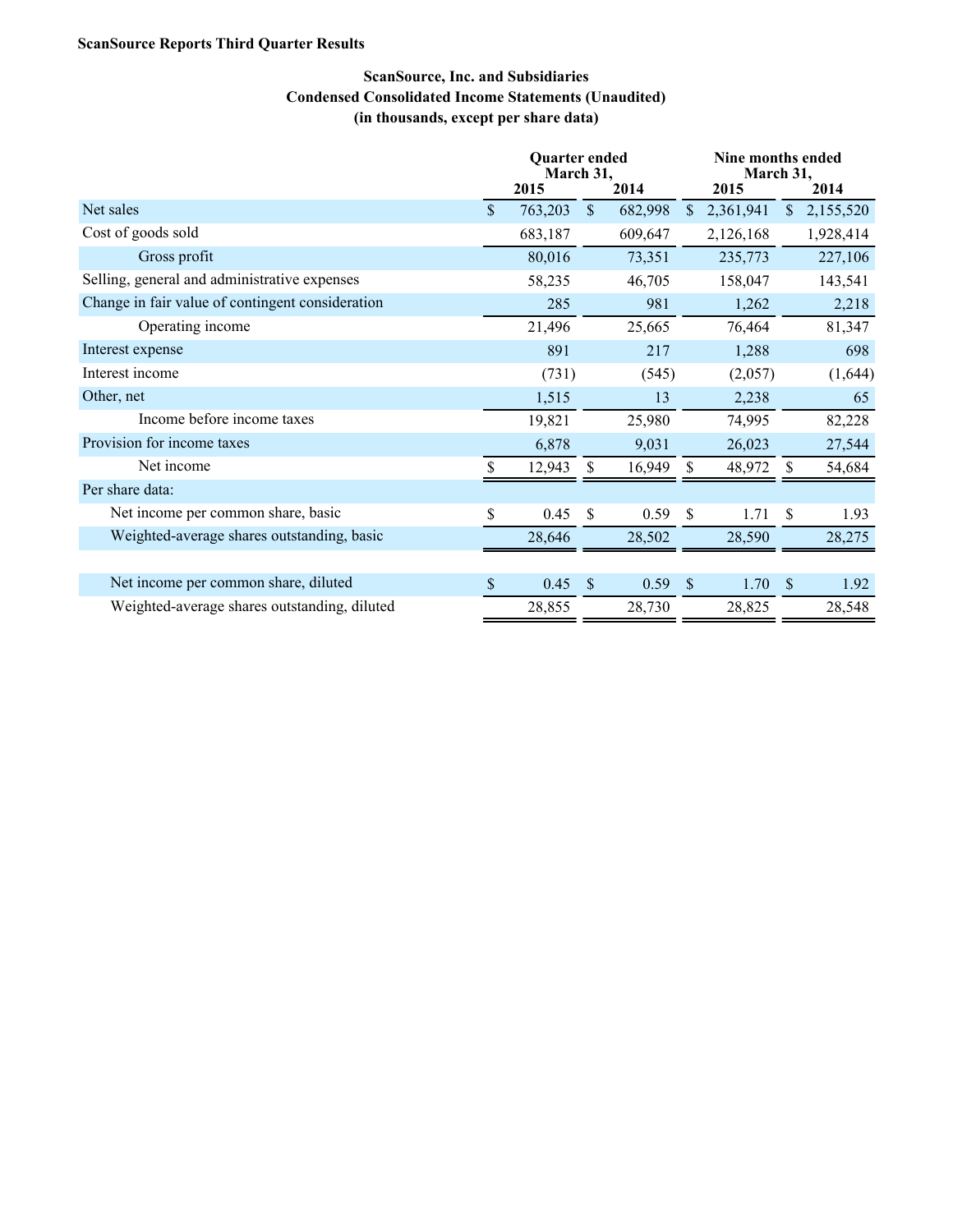### **ScanSource, Inc. and Subsidiaries Supplementary Information (Unaudited) (in thousands)**

**Net Sales by Segment:**

|                                     | Quarter ended<br>March 31, |         |  |         |          | <b>Non-GAAP</b><br>% Change |
|-------------------------------------|----------------------------|---------|--|---------|----------|-----------------------------|
|                                     |                            | 2015    |  | 2014    | % Change | Excluding $FX^{(a)}$        |
| Worldwide Barcode & Security        | P                          | 422,061 |  | 455.822 | (7.4)%   | $(2.0)\%$                   |
| Worldwide Communications & Services |                            | 341.142 |  | 227,176 | 50.2 %   | 51.5 %                      |
| Consolidated                        |                            | 763,203 |  | 682,998 | $11.7\%$ | 15.8 %                      |

|                                     | Nine months ended<br>March 31, | <b>Non-GAAP</b><br>% Change |          |                      |
|-------------------------------------|--------------------------------|-----------------------------|----------|----------------------|
|                                     | 2015                           | 2014                        | % Change | Excluding $FX^{(a)}$ |
| Worldwide Barcode & Security        | 422.793                        | 1.382.672                   | $2.9\%$  | 5.8 $%$              |
| Worldwide Communications & Services | 939.148                        | 772.848                     | $21.5\%$ | 22.1%                |
| Consolidated                        | 2,361,941                      | 2,155,520                   | $9.6\%$  | $1.6\%$              |

#### **Net Sales by Geography:**

|                                  | <b>Ouarter ended</b><br>March 31, |         |  |         |          |                      |  |  |  |  | <b>Non-GAAP</b><br>% Change |
|----------------------------------|-----------------------------------|---------|--|---------|----------|----------------------|--|--|--|--|-----------------------------|
|                                  |                                   | 2015    |  | 2014    | % Change | Excluding $FX^{(b)}$ |  |  |  |  |                             |
| North American (U.S. and Canada) | Φ                                 | 534,742 |  | 498,773 | $7.2 \%$ | $7.2 \%$             |  |  |  |  |                             |
| International                    |                                   | 228,461 |  | 184.225 | 24.0 %   | 39.1%                |  |  |  |  |                             |
| Consolidated                     |                                   | 763,203 |  | 682.998 | $11.7\%$ | 15.8 %               |  |  |  |  |                             |

|                                  | Nine months ended<br>March 31, | <b>Non-GAAP</b><br>% Change |          |                      |
|----------------------------------|--------------------------------|-----------------------------|----------|----------------------|
|                                  | 2015                           | 2014                        | % Change | Excluding $FX^{(b)}$ |
| North American (U.S. and Canada) | 1,717,600                      | 1,602,202                   | $7.2 \%$ | $7.2\%$              |
| International                    | 644.341                        | 553.318                     | 16.5 $%$ | 24.4 %               |
| Consolidated                     | 2,361,941                      | 2,155,520                   | $9.6\%$  | $1.6\%$              |

Notes:

(a) Year-over-year net sales growth rate excluding the translation impact of changes in foreign currency exchange rates. Calculated by translating the net sales for the quarter and nine months ended March 31, 2015 into U.S. dollars using the weighted average foreign exchange rates for the quarter and nine months ended March 31, 2014, respectively. Worldwide Barcode & Security net sales excluding the translation impact of foreign currencies for the quarter and nine months ended March 31, 2015, as adjusted, totaled \$446.9 million and \$1.5 billion, respectively. Worldwide Communications & Services net sales excluding the translation impact of foreign currencies for the quarter and nine months ended March 31, 2015, as adjusted, totaled \$344.2 million and \$943.6 million, respectively.

(b) Year-over-year net sales growth rate excluding the translation impact of changes in foreign currency exchange rates. Calculated by translating the net sales for the quarter and nine months ended March 31, 2015 into U.S. dollars using the weighted average foreign exchange rates for the quarter and nine months ended March 31, 2014, respectively. International net sales excluding the translation impact of foreign currencies for the quarter and nine months ended March 31, 2015 totaled \$256.3million and \$688.3 million, respectively.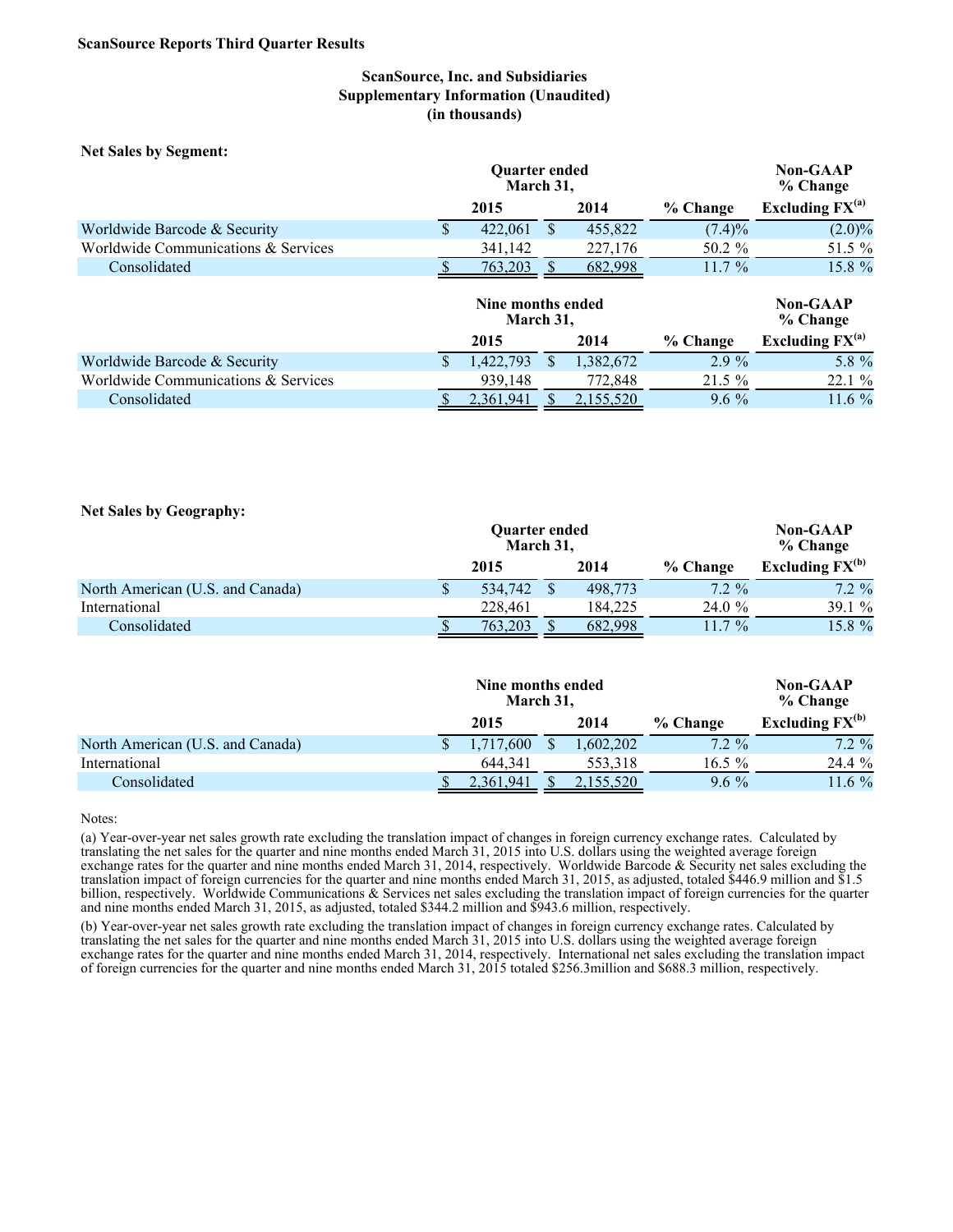## **ScanSource, Inc. and Subsidiaries Supplementary Information (Unaudited) (in thousands)**

### **Non-GAAP Financial Information:**

|                                                  | Quarter ended March 31, 2015             |        |                      |              |        |  |                              |  |
|--------------------------------------------------|------------------------------------------|--------|----------------------|--------------|--------|--|------------------------------|--|
|                                                  | Operating<br>Pre-tax<br>income<br>income |        | <b>Net</b><br>income |              |        |  | <b>Diluted</b><br><b>EPS</b> |  |
| <b>GAAP</b> measure                              |                                          | 21.496 | \$19,821             | <sup>S</sup> | 12,943 |  | 0.45                         |  |
| Adjustments:                                     |                                          |        |                      |              |        |  |                              |  |
| Amortization of intangible assets                |                                          | 2,114  | 2,114                |              | 1,464  |  | 0.05                         |  |
| Change in fair value of contingent consideration |                                          | 285    | 285                  |              | 200    |  | 0.01                         |  |
| Acquisition costs                                |                                          | 292    | 292                  |              | 292    |  | 0.01                         |  |
| Non-GAAP measure                                 |                                          | 24.187 | \$ 22,512            | \$           | 14,899 |  | 0.52                         |  |

|                                                  | Quarter ended March 31, 2014 |                            |                   |              |                      |          |                       |  |
|--------------------------------------------------|------------------------------|----------------------------|-------------------|--------------|----------------------|----------|-----------------------|--|
|                                                  |                              | <b>Operating</b><br>income | Pre-tax<br>income |              | <b>Net</b><br>income |          | <b>Diluted</b><br>EPS |  |
| <b>GAAP</b> measure                              |                              | 25.665                     | \$25,980          | $\mathbb{S}$ | 16.949               | <b>S</b> | 0.59                  |  |
| Adjustments:                                     |                              |                            |                   |              |                      |          |                       |  |
| Amortization of intangible assets                |                              | 909                        | 909               |              | 595                  |          | 0.02                  |  |
| Change in fair value of contingent consideration |                              | 981                        | 981               |              | 647                  |          | 0.02                  |  |
| Non-GAAP measure                                 |                              | 27,555                     | \$27,870          | $\mathbb{S}$ | 18,191               |          | 0.63                  |  |